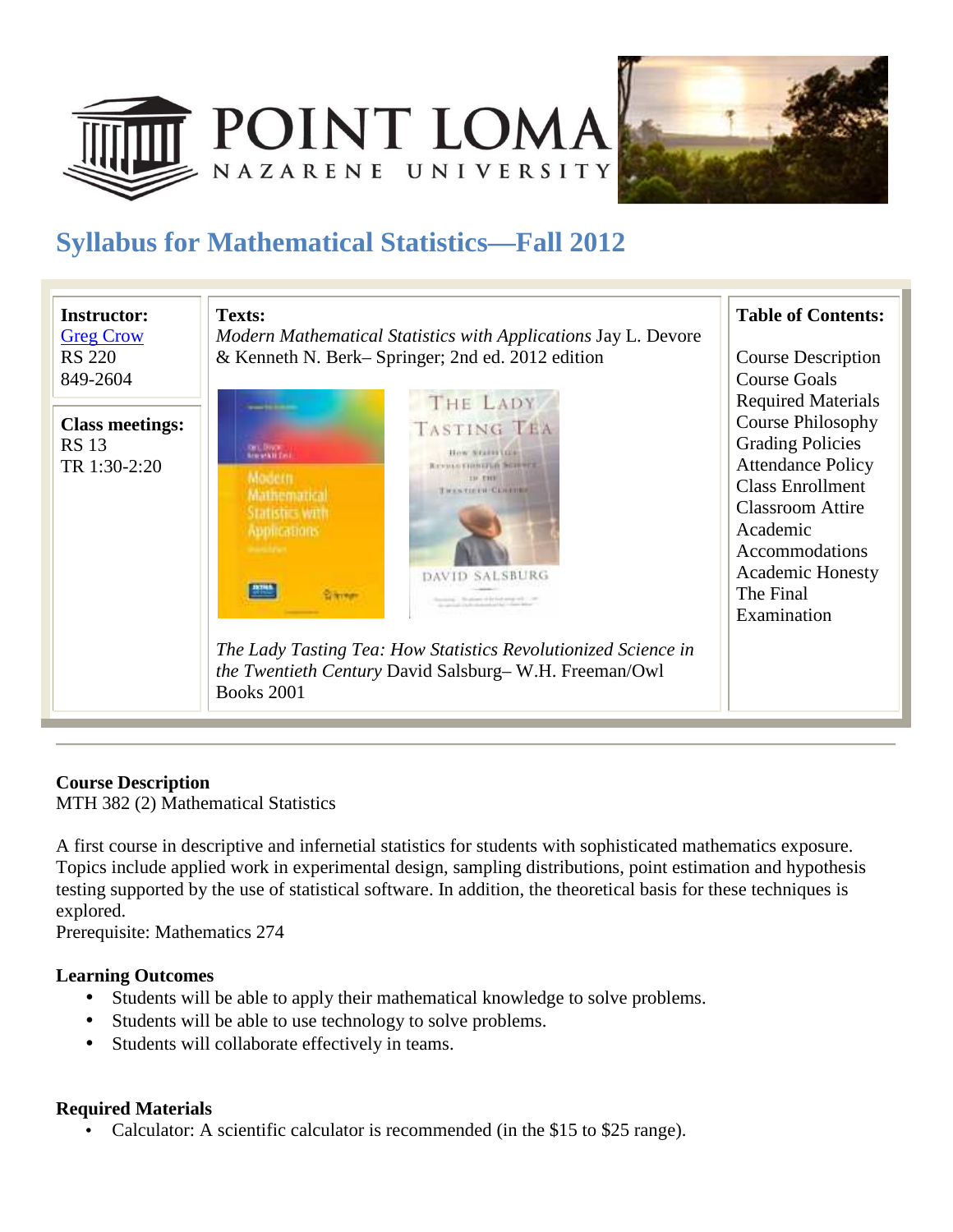# **Comment**

We will try and avoid the following pitfall:

At the beginning college level, visualization is a big part of understanding. Consequently, students who are operating with few mental pictures are not really learning mathematics. Their calculus consists of a vast series of algorithms and a complicated cataloging system which tells them which procedure is used when. The effort put into this kind of teaching and learning is largely wasted: memorized algorithms are soon forgotten and, worse still, **such courses perpetuate the idea that math involves doing calculations rather than thinking** [emphasis added].

(by Deborah Hughes Hallet in *Visualization and Calculus Reform,* in the collection *Visualization in Teaching and Learning Mathematics*, edited by Zimmerman and Cunningham (MAA notes \#19))

#### **Examinations**

There will one Mid-Quad Exam. There will be a Final Exam. The Final Exam will consist of a take-home portion and in-class portion. The take-home portion will include essay questions and Maple, Excel, or SPSS lab work. Neither examination shall be missed without an official excuse. A deduction of  $2^{\wedge}(n-1)^*10$  will be deducted for each hour "n" that the final exam is late  $(n=1$  if the exam is turned in one hour after it is due).

# **GRADING POLICIES**

| <b>Grading Distribution</b> |
|-----------------------------|
|                             |

| <b>Essays</b> | 100 points  |  |  |
|---------------|-------------|--|--|
| Homework      | 200 points  |  |  |
| Mid-Term Exam | 300 points  |  |  |
| Final Exam    | 400 points  |  |  |
| Total         | 1000 points |  |  |

**Grading scale.** Grades are based on the number of points accumulated throughout the course. Approximate minimal percentages required to obtain a given grade are:

|  | B | $\mathcal{C}$                                                                                 | D |  |
|--|---|-----------------------------------------------------------------------------------------------|---|--|
|  |   | $\left  (87.5, 90) \right  \left  (77.5, 80) \right  \left  (67.5, 70) \right $               |   |  |
|  |   | $\left\  [92.5, 100] \right\  [82.5, 87.5] \left\  [72.5, 77.5] \right\  [62.5, 67.5]$        |   |  |
|  |   | $\vert$ - $\vert$ [90, 92.5) $\vert$ [80, 82.5) $\vert$ [70, 72.5) $\vert$ [60, 62.5) $\vert$ |   |  |

## **Grading Scale in percentages**

## **Grade components**.

The grade components are homework (text exercises), tests (class and laboratory), and the final examination.

- Late work. A written assignment or computer assignment is late if it is not received at the beginning of class on the due date. Late work need not be accepted. Work accepted late may be assessed a penalty.
- **Accuracy of solutions**. Written assignments and examination questions and problems must be formulated carefully in terms of words and symbols used in the course. Credit is determined by the degree to which answers and solutions respond to the specific question or problem stated. Maximize your credit by learning the language and symbols of the course.
- **Written Assignments**. Collected assignments must be prepared in a style suitable for grading. The following guidelines are used to determine credit:
	- o the organization must be easy to follow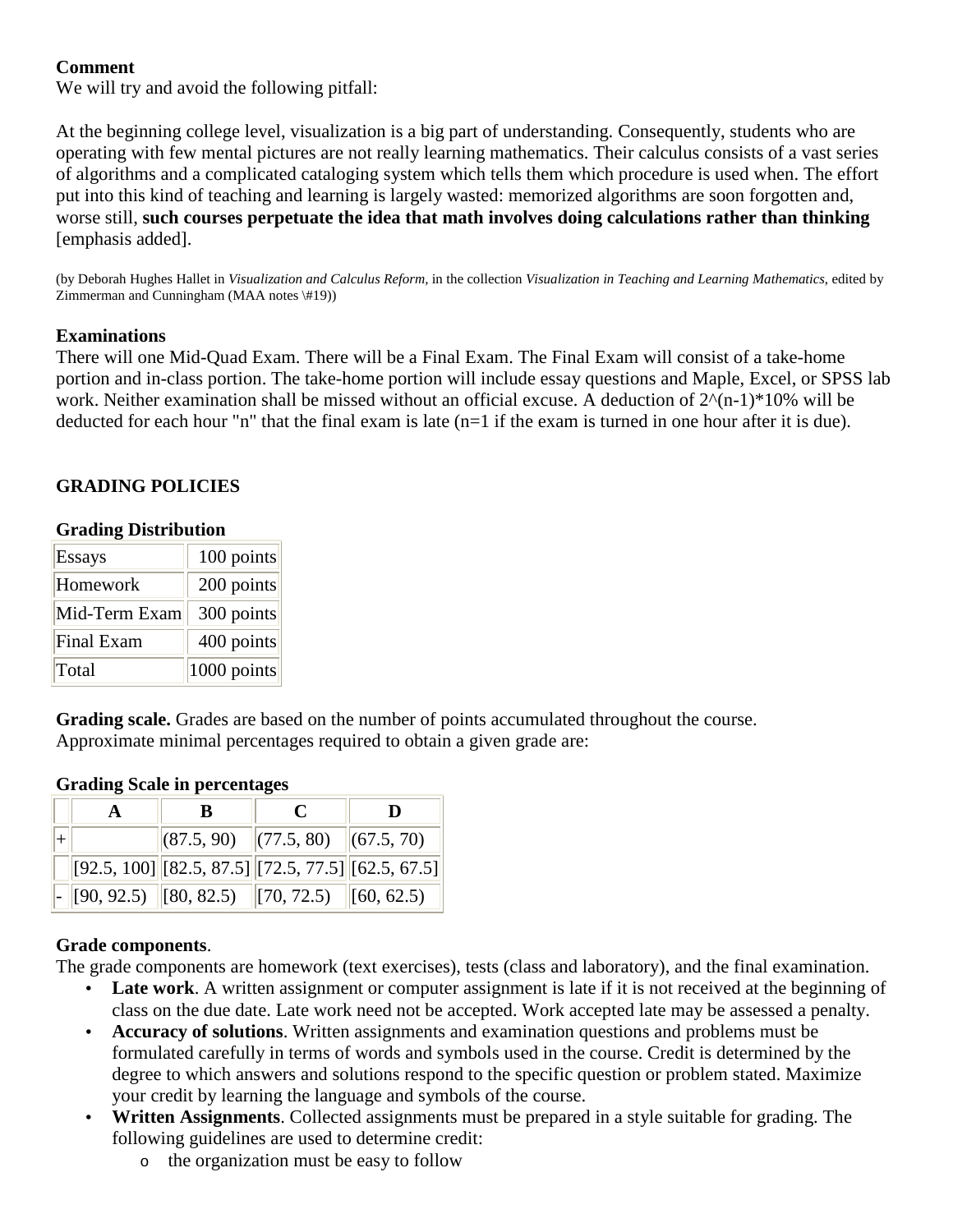- o the work must be legible
- o complete solutions must be written for problems (not just answers); answers must be clearly marked
- o use complete sentences to answer questions
- **Electronic Assignments**. Assignments sent in as attachments must be prepared in a style suitable for grading. The following guidelines are used to determine credit:
	- o the organization must be easy to follow
	- o the formatting must enhance the organization
	- o complete solutions must be written for problems (not just answers); answers must be clearly indicated
	- o use complete sentences to answer questions
- **Examinations and the Final Examination**. Examinations and the Final Examination will include problems and questions over material assigned in the text, readings and handouts, as well as material presented in class.

No examination shall be missed without prior consent or a well documented emergency beyond your control. A score of zero will be assigned for an examination that is missed without prior consent or a well documented emergency beyond your control.

The examination schedule is included in the daily schedule. This instructor does not intend to accept excuses such as poor communication with parents, benefactors, surf team sponsors and/or travel agents.

#### **Attendance Policy**

After you miss the equivalent of 10% of the classes and labs, you will be warned of impending de-enrollment. If you miss the equivalent of 20% of the classes, you may be de-enrolled or given a course grade of "F" for the semester. Tardiness may result in being marked absent.

Attendance is expected at each class section. In the event of an absence you are responsible for the material covered in class and the assignments given that day. See the Point Loma Nazarene University Catalog for a statement of the university's policy with respect to attendance:

Regular and punctual attendance at all classes in which a student is registered is considered essential to optimum academic achievement. Therefore, regular attendance and participation in each course are minimal requirements to be met. There are no allowed or excused absences except when absences are necessitated by certain university-sponsored activities and are approved in writing by the Provost. Whenever the number of accumulated absences in a class, for any cause, exceeds ten percent of the total number of class meetings, the faculty member has the option of filing a written report to the Vice Provost for Academic Administration which may result in de-enrollment, pending any resolution of the excessive absences between the faculty member and the student. … If the date of de-enrollment is past the last date to withdraw from a class, the student will be assigned a grade of W or WF (no grade). There are no refunds for courses where a de-enrollment was processed. (See the Catalog for full text)

#### **Class Enrollment**

It is the student's responsibility to maintain his/her class schedule. Should the need arise to drop this course (personal emergencies, poor performance, etc.), the student has the responsibility to follow through (provided the drop date meets the stated calendar deadline established by the university), not the instructor. Simply ceasing to attend this course or failing to follow through to arrange for a change of registration (drop/add) may easily result in a grade of F on the official transcript.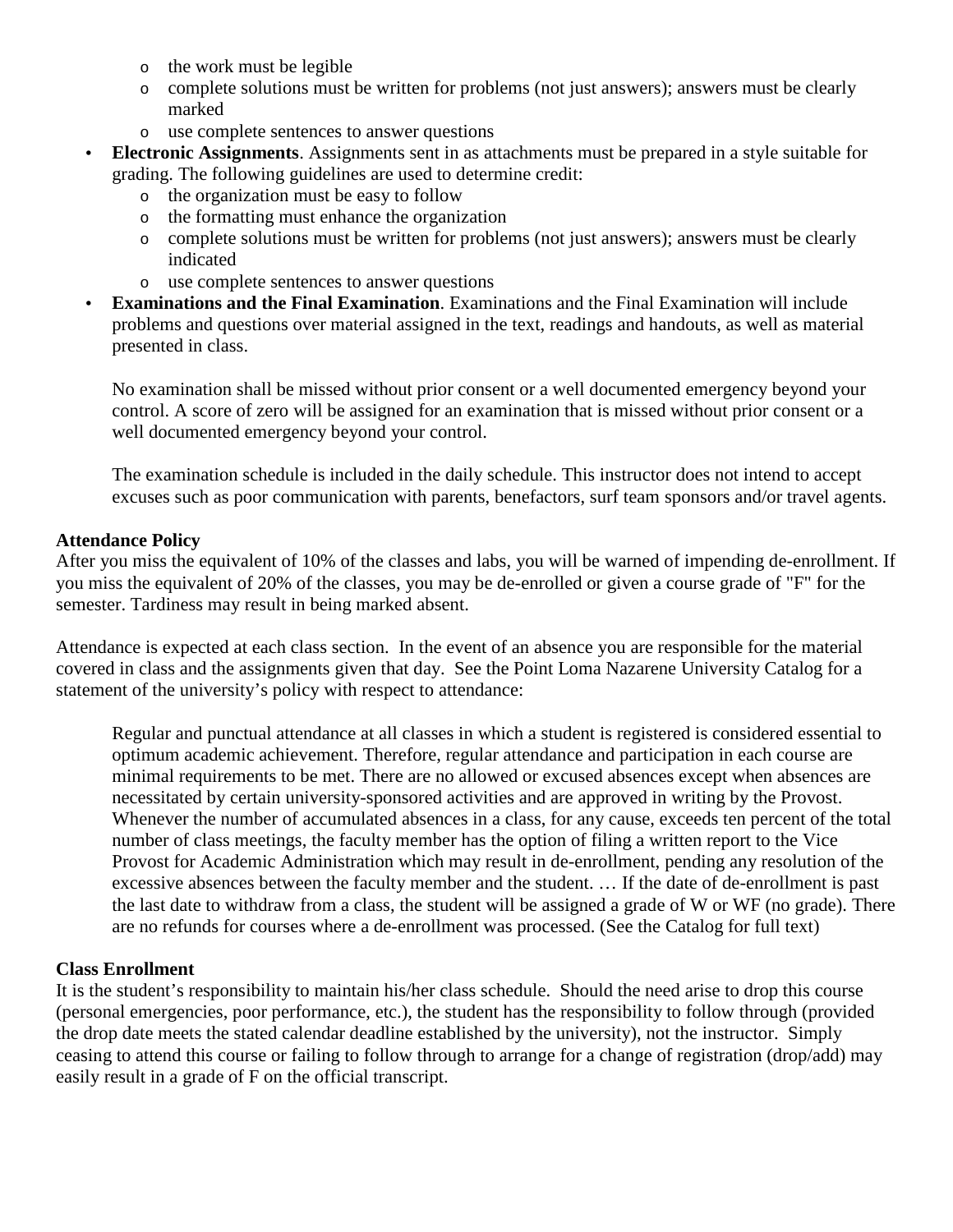## **Classroom Attire**

All students are expected to dress in ways that make the classroom a place where all students are comfortable and can work efficiently. Distracting attire is not permitted in the classroom. For example, attire associated with the "rush" activities of fraternities and sororities simply causes too many distractions in the classroom. If you choose to "rush" one of the fraternities or sororities, please make sure the "rush" officials know that "rush" attire will not be allowed in this classroom.

#### **Academic Accommodations**

While all students are expected to meet the minimum standards for completion of this course as established by the instructor, students with disabilities may require academic accommodations. At Point Loma Nazarene University, students requesting academic accommodations must file documentation during the first two weeks of the semester with the Disability Resource Center (DRC), located in the Bond Academic Center. Once the student files the documentation, the Disability Resource Center will contact the student's instructors and provide written recommendations for reasonable and appropriate accommodations to meet the individual needs of the student. This policy assists the University in its commitment to full compliance with Section 504 of the Rehabilitation Act of 1973, and the Americans with Disabilities Act of 1990 (ADA), and ADA amendments Act of 2008, all of which prohibit discrimination against students with disabilities and guarantees all qualified students equal access to and benefits of PLNU programs and activities.

Students with learning disabilities who may need accommodations should discuss options with the instructor during the first two weeks of class.

#### **Academic Honesty**

The Point Loma Nazarene University community holds the highest standards of honesty and integrity in all aspects of university life. Academic honesty and integrity are strong values among faculty and students alike. Any violation of the university's commitment is a serious affront to the very nature of Point Loma's mission and purpose.

Academic dishonesty is the act of presenting information, ideas, and/or concepts as one's own when in reality they are the results of another person's creativity and effort. Such acts include plagiarism, copying of class assignments, and copying or other fraudulent behavior on examinations. For more details on PLNU's policy go to: http://www.pointloma.edu/experience/academics/catalogs/undergraduate-catalog/point-lomaeducation/academic-policies

A student who is caught cheating on any item of work will receive a zero on that item and may receive an "F" for the semester. See the PLNU Catalog for a further explanation of the PLNU procedures for academic dishonesty.

## **Final Exam: Date and Time**

The final exam date and time is set by the university at the beginning of the semester and may not be changed by the instructor. Only in the case that a student is required to take three exams during the same day of finals week is an instructor authorized to change the exam date and time for that particular student.

# **The Final Exam is a Comprehensive Examination.**